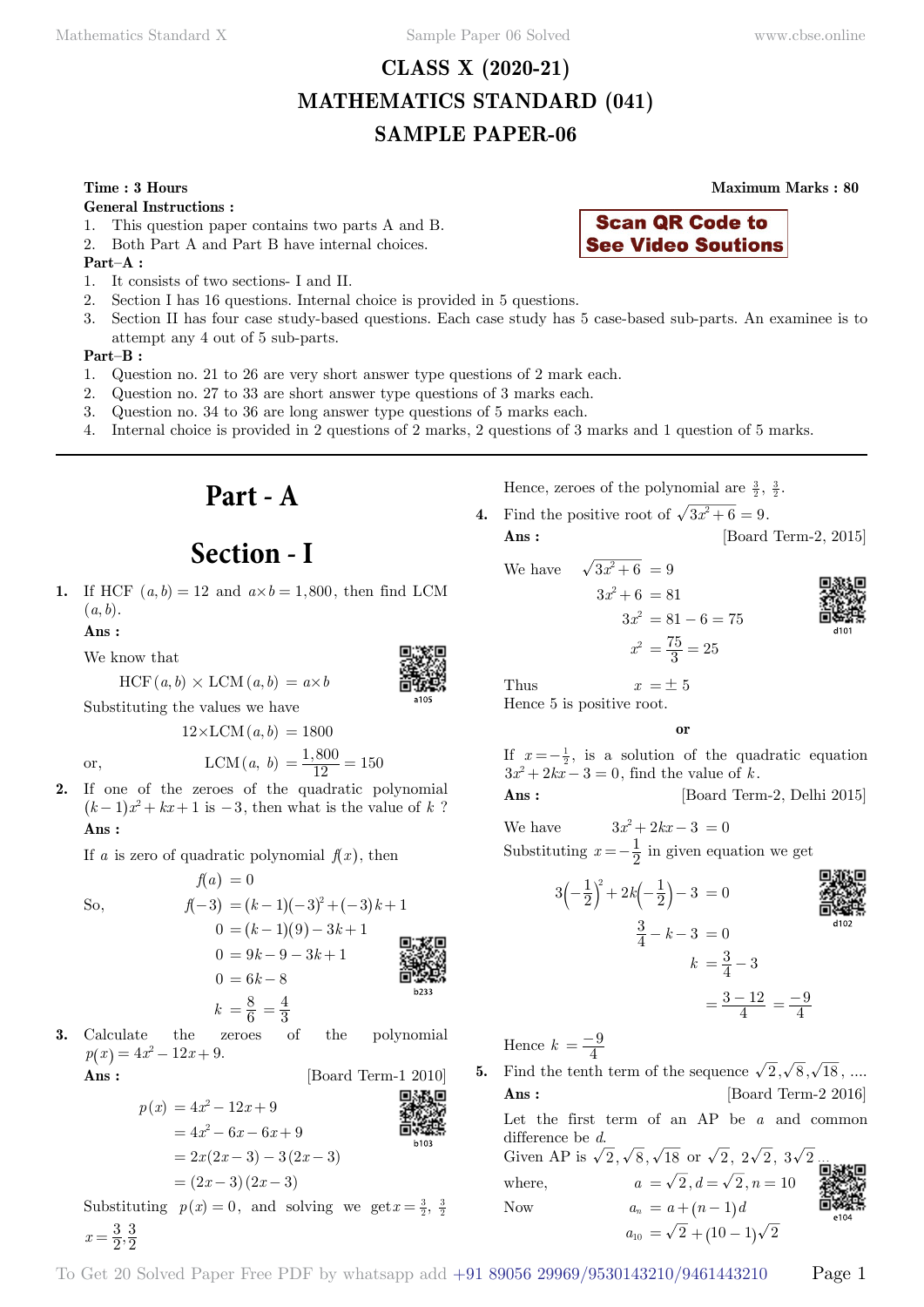$$
= \sqrt{2} + 9\sqrt{2}
$$

$$
= 10\sqrt{2}
$$

Therefore tenth term of the given sequence  $\sqrt{200}$ .

 **o**

Find the next term of the series  $\sqrt{2}$ ,  $\sqrt{8}$ ,  $\sqrt{18}$ ,  $\sqrt{32}$  .... **Ans :** [Board Term-2 2012]

Let the first term of an AP be *a* and common difference *d*.

Here,  
\n
$$
a = \sqrt{2}, a + d = \sqrt{8} = 2\sqrt{2}
$$
\n
$$
d = 2\sqrt{2} - \sqrt{2} = \sqrt{2}
$$
\nNext term =  $\sqrt{32} + \sqrt{2}$   
\n
$$
= 4\sqrt{2} + \sqrt{2}
$$
\n
$$
= 5\sqrt{2}
$$
\n
$$
= \sqrt{50}
$$

**6.** Are two triangles with equal corresponding sides always similar?

**Ans :** [Board Term-1 2015]

Yes, Two triangles having equal corresponding sides are are congruent and all congruent  $\Delta s$ have equal angles, hence they are similar too.

**7.** Find the distance of a point  $P(x, y)$  from the origin. **Ans :** [Board 2018]

Distance between origin  $(0, 0)$  and point  $P(x, y)$  is

$$
d = \sqrt{(x_2 - x_1)^2 + (y_2 - y_1)^2}
$$
  
=  $\sqrt{(x - 0)^2 + (y - 0)^2}$   
=  $\sqrt{x^2 + y^2}$ 

Distance between *P* and origin is  $\sqrt{x^2 + y^2}$ .

**8.** Find the value of *a*, for which point  $P(\frac{a}{3}, 2)$  is the midpoint of the line segment joining the Points  $Q(-5, 4)$  and  $R(-1, 0)$ .

$$
Ans: \qquad \qquad [\text{Board Term-2 SQP 2016}]
$$

As per question, line diagram is shown below.

Since *P* is mid-point of *QR*, we have

$$
\frac{a}{3} = \frac{-5 + (-1)}{2} = \frac{-6}{2} = -3
$$

 $B + C = 180^\circ - A$ 

Thus  $a = -9$ 

**9.** In a triangle *ABC*, write  $cos\left(\frac{B+C}{2}\right)$  in terms of angle *A*.

**Ans :** [Board Term-1 2016]

h<sub>101</sub>

In a triangle 
$$
A + B + C = 180^{\circ}
$$

Thus 
$$
\cos\left(\frac{B+C}{2}\right) = \cos\left[\frac{180^{\circ} - A}{2}\right]
$$

$$
= \cos\left[90 - \frac{A}{2}\right]
$$

$$
= \sin\frac{A}{2}
$$

**10.** What happens to value of  $\cos \theta$  when  $\theta$  increases from  $0^{\circ}$  to  $90^{\circ}$ .

$$
Ans : \qquad \qquad [\text{Board Term-1 2015}]
$$

 $\cos \theta$  decreases from 1 to θ.

**11.** Find the value of  $\sin^2 41^\circ + \sin^2 49^\circ$ **Ans :** [Board Term-1 2012, NCERT]

We have

$$
\sin^2 41 + \sin^2 49 = \sin^2 (90^\circ - 49^\circ) + \sin^2 49^\circ
$$
  
=  $\cos^2 49 + \sin^2 49^\circ$   
= 1



**12.** In the figure, *PA* and *PB* are tangents to a circle with centre *O*. If  $\angle AOB = 120^{\circ}$ , then find  $\angle OPA$ .



 **Ans :** [Board Term-2 Delhi 2012, 2014]

Here *OA* is radius and *AP* is tangent at *A*, since radius is always perpendicular to tangent at point of contact, we have

$$
\angle OAP = 90^{\circ}
$$

Due to symmetry we have

$$
\angle AOP = \frac{\angle AOB}{2} = \frac{120^{\circ}}{2} = 60^{\circ}
$$

Now in right  $\triangle AOP$  we have

$$
\angle APO + \angle OAP + \angle AOP = 180^{\circ}
$$
  
\n
$$
\angle APO + 90^{\circ} + 60^{\circ} = 180^{\circ}
$$
  
\n
$$
\angle APO = 180^{\circ} - 150^{\circ} = 30^{\circ}
$$
  
\nor

*PQ* is a tangent drawn from an external point *P* to a circle with centre *O*, *QOR* is the diameter of the circle. If  $\angle POR = 120^{\circ}$ , What is the measure of  $\angle OPQ$  ?



**Ans :** [Board Term-2 Foreign 2017]

Since *PQ* is a tangent to the circle,  $\Delta OQP$  is right angle triangle

In  $\triangle OQP$  because of exterior angle,  $\angle POR = \angle OQP + \angle OPQ$ 

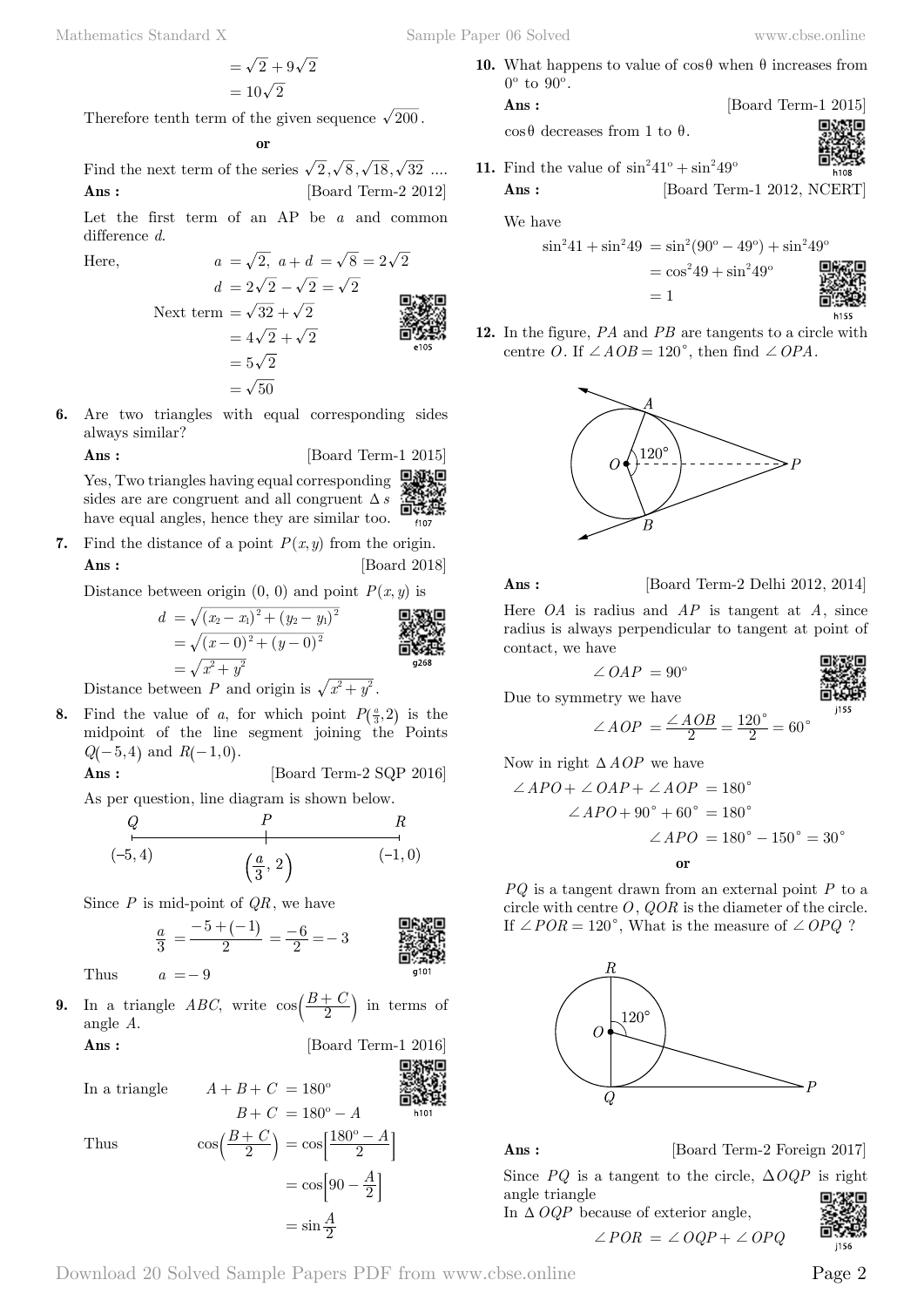Thus  $\angle OPQ = \angle POR - \angle OQP$  $= 120^{\circ} - 90^{\circ} = 30^{\circ}$ 

**13.** The radius of a circle is 17.5 cm. find the area of the sector of the circle enclosed by two radii and an arc 44 cm in length.

**Ans :** [Board 2020 OD Basic]

Given, arc length  $= 44$  cm Radius of circle,  $r = 17.5$  cm So, area of sector  $=$   $\frac{\text{arc length}}{2\pi r} \times \pi r^2$  $=\frac{\text{arc length}\times r}{2}=\frac{44\times17.5}{2}$  $= 22 \times 17.5 = 385$  sq. cm.  **o**

Find the area of the sector of a circle of radius 6 cm whose central angle is 30 $^{\circ}$ . (Take  $\pi = 3.14$ )

| Ans :               | [Board 2020 OD Standard] |
|---------------------|--------------------------|
| Radius,             | $r = 6$ cm               |
| Central angle,      | $\theta = 30^{\circ}$    |
| Area of the sector, | $\theta = 30^{\circ}$    |

$$
\frac{\pi r^2 \theta}{360^\circ} = \frac{3.14 \times 6 \times 6 \times 30^\circ}{360^\circ}
$$

$$
= 9.42 \text{ cm}^2
$$

**14.** If the radius of the base of a right circular cylinder is halved, keeping the height same, find the ratio of the volume of the reduced cylinder to that of original cylinder.

**Ans :** [Board Term-2 2012]

Volume of reduced cylinder  
\nVolume of original cylinder 
$$
=
$$
  $\frac{\pi \times (\frac{r}{2})^2 h}{\pi r^2 h} = \frac{1}{4}$   
\n $= 1 \therefore 4$ 

**15.** What is abscissa of the point of intersection of the ''Less than type'' and of the ''More than type'' cumulative frequency curve of a grouped data ?

#### **Ans :**

The abscissa of the point of intersection of the ''Less than type'' and ''More than type'' 回游 cumulative frequency curve of a grouped data is median.

**16.** A card is drawn at random from a well shuffled pack of 52 cards. Find the probability of getting neither a red card nor a queen.

**Ans :** [Board Term-2 OD 2016]

There are 26 red cards out of total 52 cards and 2 black queen also.

Total number of cards,  $n(S) = 52$ 

Required probability,

$$
\begin{matrix}\n\frac{1}{2} & \frac{1}{2} \\
\frac{1}{2} & \frac{1}{2} \\
\frac{1}{2} & \frac{1}{2}\n\end{matrix}
$$

Cards which are neither red nor queen,

$$
n(E) = 52 - (26 + 2) = 24
$$

$$
P(E) = \frac{n(E)}{n(S)} = \frac{24}{52} = \frac{6}{13}
$$

A letter of English alphabet is chosen at random. Determine the probability that the chosen letter is a consonant.

 **Ans :** [Board Term-2 Delhi 2015, 2020 Delhi STD]

In the English language there are 26 alphabets. Consonant are 21. The probability of chosen a consonant

$$
n(S) = 26
$$
  
\n
$$
n(E) = 21
$$
  
\n
$$
P(E) = \frac{n(E)}{n(S)} = \frac{21}{26}
$$



# **Section II**

**Case study-based questions are compulsory. Attempt any 4 sub parts from each question. Each question carries 1 mark.**

**17.** Amar, Akbar and Anthony are playing a game. Amar climbs 5 stairs and gets down 2 stairs in one turn. Akbar goes up by 7 stairs and comes down by 2 stairs every time. Anthony goes 10 stairs up and 3 stairs down each time.



Doing this they have to reach to the nearest point of 100th stairs and they will stop once they find it impossible to go forward. They can not cross 100th stair in anyway.

- (i) Who reaches the nearest point?
	- (a) Amar
	- (b) Akbar
	- (c) Anthony



- (d) All together reach to the nearest point.
- (ii) How many times can they meet in between on same stair ?
	- (a) 3
	- (b) 4
	- $(c)$  5
	- (d) No, they cannot meet in between on same stair.
- (iii) Who takes least number of steps to reach near hundred?
	- (a) Amar
	- (b) Akbar
	- (c) Anthony
	- (d) All of them take equal number of steps.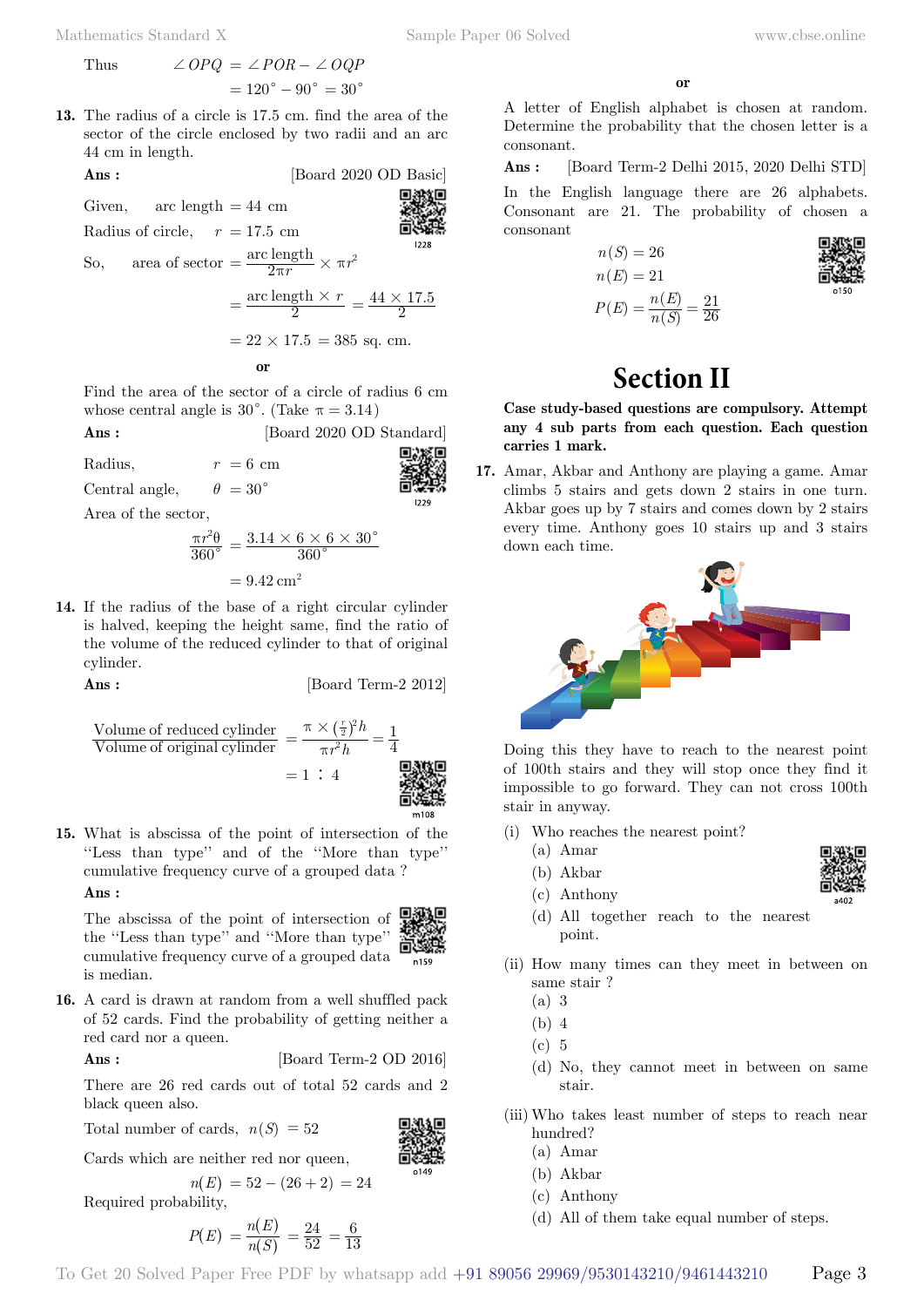- (iv) What is the first stair where any two out of three will meet together?
	- (a) Amar and Akbar will meet for the first time on 15th stair.
	- (b) Akbar and Anthony will meet for the first time on 35th stair.
	- (b) Amar and Anthony will meet for the first time on 21th stair.
	- (d) Amar and Akbar will meet for the first time on 21th stair.
- (v) What is the second stair where any two out of three will meet together?
	- (a) Amar and Akbar will meet on 21th stair.
	- (b) Akbar and Anthony will meet on 35th stair.
	- (c) Amar and Anthony will meet on 21th stair.
	- (d) Amar and Anthony will meet on 35th stair.

#### **Ans :**

(i) Amar will reach up to 93th stairs then he will go for 5 stairs up and 2 stairs down hence covering 96 stairs. Since 100th stair is final, so he will not cover more stairs. Akbar will reach up to 95th stair, since 100th stair is final, so he will not cover more stairs. Anthony will reach up to 91th stairs, since 100th stair is final, so she will not cover more stairs. Thus amar reaches the nearest point.

Thus (a) is correct option.

(ii) We find the LCM of 3, 5, and 7.

LCM  $(3, 5, 7) = 105$ th stair.

Since, total stairs are 100, they all cannot meet in between on same stair.

Thus (d) is correct option.

(iii) Amar will take  $(\frac{100}{3} = 33.33)$  32 steps to reach to 96th stair, Akbar will take  $\left(\frac{100}{5} = 20\right)$  19 steps to reach to 9th stairs and Anthony will take  $(\frac{100}{7} = 14.22)$  13 steps to reach 91th stairs.

Thus (c) is correct option.

(iv) Since LCM $(3, 5)=15$ ; LCM $(5, 7)=35$ ; LCM $(3, 5)=15$ 7)=21. Since, 15 is the smallest so Amar and Akbar will meet for the first time on 15th stair.

Thus (a) is correct option.

(v) As already calculated in (iii),  $LCM(3, 7) = 21$ Thus (c) is correct option.

**18.** An architect is a skilled professional who plans and designs buildings and generally plays a key role in their construction. Architects are highly trained in the art and science of building design. Since they bear responsibility for the safety of their buildings' occupants, architects must be professionally licensed.



Varsha is a licensed architect and design very innovative house. She has made a house layout for her client which is given below. In the layout, the design and measurements has been made such that area of two bedrooms and kitchen together is 95 sq. m.



- (i) Which pair of linear equations does describe this situation ?
	- (a)  $2x + y = 19$  and  $x + y = 13$
	- (b)  $x + 2y = 19$  and  $2x + y = 13$
	- (c)  $2x + y = 38$  and  $x + y = 13$

(d) 
$$
2x + y = 38
$$
 and  $2x + y = 13$ 

- (ii) What is the length of the outer boundary of the layout.
	- (a) 24 m (b) 48 m
	- (c) 27 m (d) 54 m
- (iii) What is the area of bedroom 1 ?
	- (a)  $24 \text{ m}^2$  (b)  $30 \text{ m}^2$ (c)  $28 \text{ m}^2$  (d)  $24 \text{ m}^2$
- (iv) What is the area of living room in the layout ? (a)  $54 \text{ m}^2$  (b)  $48 \text{ m}^2$ 
	- (c) 75  $m^2$  (d) 24  $m^2$
- (v) What is the cost of laying tiles in Kitchen at the rate of Rs. 50 per sq. m ? (a) Rs. 1500 (b) Rs. 2000
	- (c) Rs. 1750 (d) Rs. 3000

#### **Ans :**

(i) Area of two bedrooms  $= 5x + 5x = 10x$  m<sup>2</sup> Area of kitchen  $= 5y$  m<sup>2</sup> Thus  $10x + 5y = 95 \Rightarrow 2x + y = 19$ Also from figure, we have,  $x + 2 + y = 15 \Rightarrow x + y = 13$ Thus (a) is correct option. (ii) Length of outer boundary  $= 2(5 + 2 + 5 + 15) = 54$  m Thus (d) is correct option. (iii) Solving and  $2x + y = 19$  and  $x + y = 13$  we get  $x = 6$  m and  $y = 7$  m. Area of bedroom  $= 5 \times 6 = 30$  sq. m Area of kitchen  $= 5 \times 7 = 35$  sq. m

Thus (b) is correct option.

(iv) Area of living room

$$
= (15 \times 7) - 30 = 105 - 30 = 75
$$
 m<sup>2</sup>  
Thus (c) is correct option.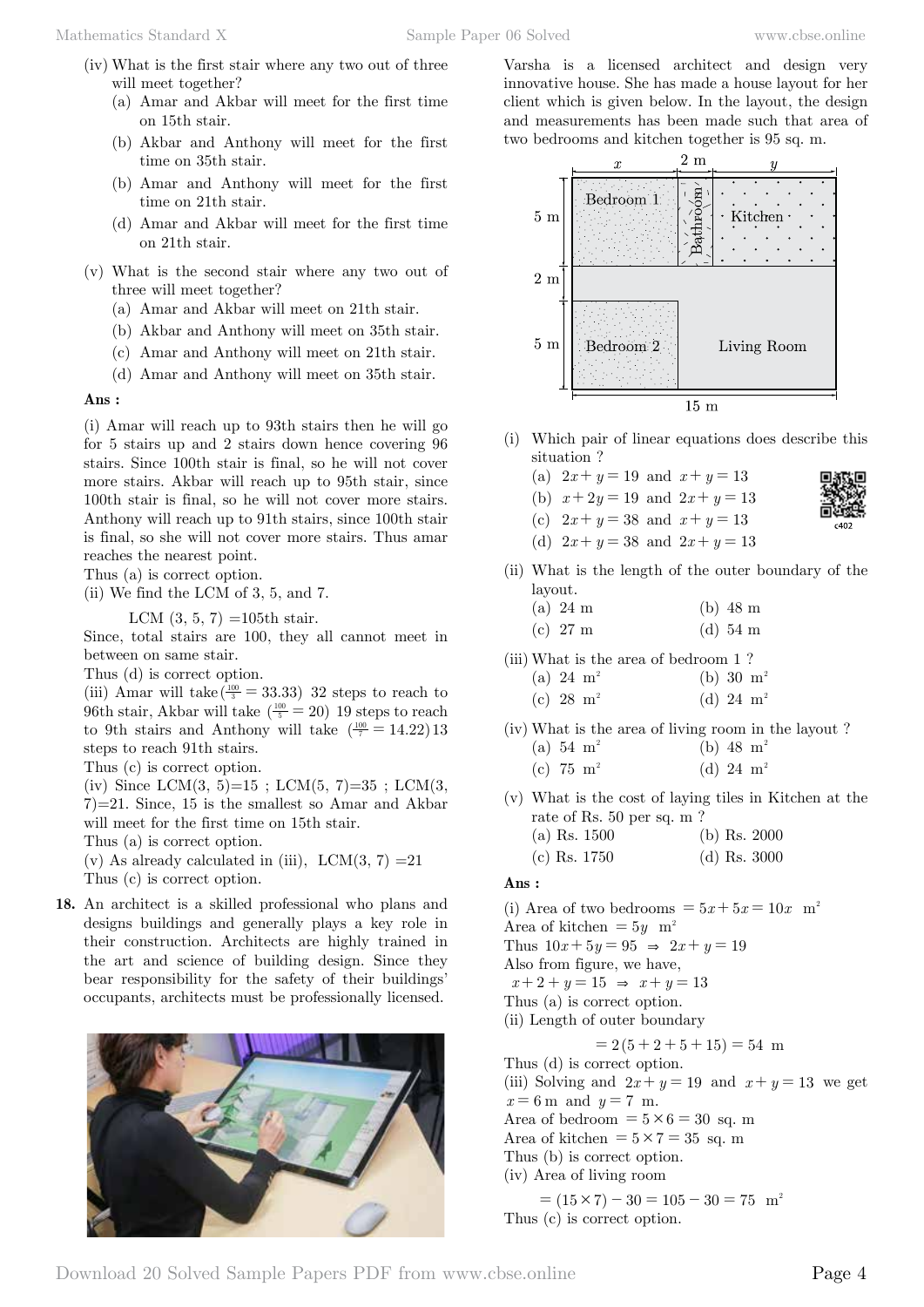(v) Area of kitchen  $= 7 \times 5 = 35$  sq m Cost of laying tiles in kitchen = Rs. 50 per  $m^2$ Total cost of laying tiles in kitchen

$$
= 50 \times 35 = 1750
$$
 Rs

Thus (c) is correct option.

**19.** Resident Welfare Association (RWA) of a Gulmohar Society in Delhi have installed three electric poles *A*, *B* and *C* in a society's common park. Despite these three poles, some parts of the park are still in dark. So, RWA decides to have one more electric pole *D* in the park.



The park can be modelled as a coordinate systems given below.



On the basis of the above information, answer any four of the following questions:

- (i) What is the position of the pole *C* ?
	- $(a)$   $(4, 5)$
	- (b) (5, 4)
	- (c) (6, 5)
	- (d) (5, 6)
- (ii) What is the distance of the pole *B* from the corner *O* of the park ?

|  |  | (a) $6\sqrt{2}$ units |  |  | (b) $3\sqrt{2}$ units |
|--|--|-----------------------|--|--|-----------------------|
|  |  |                       |  |  |                       |

- (c)  $6\sqrt{3}$  units (d)  $3\sqrt{3}$  units
- (iii) Find the position of the fourth pole *D* so that four points *A*, *B C* and *D* form a parallelogram .
	- (a)  $(5, 2)$  (b)  $(1, 5)$
	- (c)  $(1, 4)$  (d)  $(2, 5)$
- (iv) What is the distance between poles *A* and *C* ? (a)  $6\sqrt{2}$  units (b)  $3\sqrt{2}$  units

| $\sim$ |                       |  |                       |  |
|--------|-----------------------|--|-----------------------|--|
|        | (c) $6\sqrt{3}$ units |  | (d) $3\sqrt{3}$ units |  |

- (v) What is the distance between poles *B* and *D*? (a)  $2\sqrt{3}$  units (b)  $\sqrt{28}$  units
	- (c)  $6\sqrt{3}$  units (d)  $\sqrt{26}$  units

### **Ans :**

(i) From the given digram we can easily get that position of the pole *C* (5, 4).

Thus (b) is correct option.

(ii) Coordinates of  $B$  are  $(6, 6)$ .

Distance from origin =  $\sqrt{(6 - 0)^2 + (6 - 0)^2}$  $=\sqrt{36 + 36} = 6\sqrt{2}$  units

Thus (a) is correct option.

(iii) If *ABCD* is a parallelogram, the diagonals bisects each other. Here *AC* and *BD* are diagonals.

Mid-point of 
$$
AC = \left(\frac{2+5}{2}, \frac{7+4}{2}\right) = (3.5, 5.5)
$$

Now, mid-point of diagonal, *BD* will be  $(3.5, 5.5)$  also. Let, the coordinates of *D* be  $(x, y)$ 

Now 
$$
\frac{6+x}{2} = 3.5
$$
 and  $\frac{6+y}{2} = 5.5$ 

$$
x = 1 \text{ and } y = 5
$$

Thus (b) is correct option.

(iv) Coordinates of *A* are (2, 7) and coordinates of *C* are (5, 4).

Distance between pole *A* and *C* ,

$$
AC = \sqrt{(5-2)^2 + (4-7)^2}
$$
  
=  $\sqrt{9+9} = 3\sqrt{2}$  units

Thus (b) is correct option.

(v) Coordinates of *B* are (6, 6) and coordinates of *D* are (1, 5).

Distance between pole *B* and *D* ,

$$
BD = \sqrt{(6-1)^2 + (6-5)^2}
$$
  
=  $\sqrt{5^2 + 1^2}$   
=  $\sqrt{25 + 1} = \sqrt{26}$  units

Thus (d) is correct option.

**20.** When an eagle looks at a rat on the ground, eagle does not attack the rat at its initial position. It takes into account the speed of the rat and the direction in which rat is moving. After analysing the situation (how? it may be God's gift) eagle attacks the rat in such a way that it may successful in catching the rat.



Suppose an eagle sitting on the tree of height 90 m, observe a rat with angle of depression  $45^{\circ}$ , and moving away from the tree with some speed. Eagle start flying with  $30^{\circ}$  downward and catch rat in 10 second.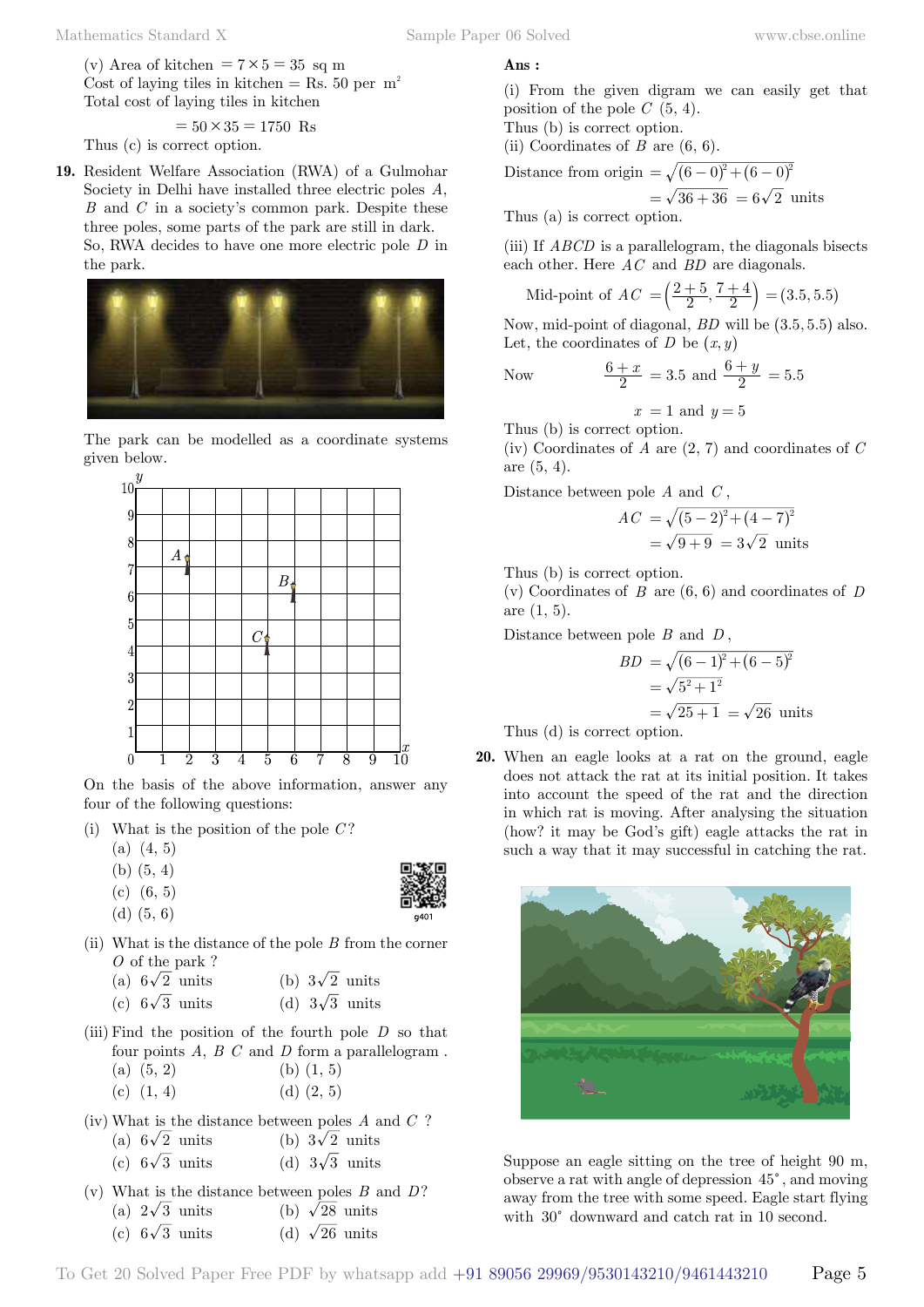$(iv)$  *S* 

- (i) What is the horizontal distance between tree and initial position of rat ?
	- (a) 60 m
	- (b) 45 m
	- (c) 90 m
	- (d) 120 m
- (ii) What is the distance travelled by rat in 10 seconds?
	- (a)  $60(\sqrt{3} 1)$  m (b)  $60(\sqrt{2} 1)$  m
	- (c)  $90(\sqrt{3} 1)$  m (d)  $90(\sqrt{2} 1)$  m
- (iii) What is the distance travelled by eagle to catch rat?
	- (a) 90 m (b) 180 m
	- (c) 270 m (d) 240 m
- (iv) What is the speed of rat ?
	- (a) 18 m/s (b)  $9(\sqrt{3} + 1)$  m/s (c) 64.8 m/s (d)  $9(\sqrt{3} - 1)$  m/s
	-
- (v) What is the speed of eagle ?
	- (a) 18 km/h (b)  $9(\sqrt{3} + 1)$  km/h
	- (c)  $9(\sqrt{3} + 1)$  km/h (d) 64.8 km/h

#### **Ans :**

(i) As per information given in question we have made diagram below. Here *E* is initial position of eagle and *R* is initial position of rat. Eagle catch rat at *S* .



$$
\frac{OE}{OR} = \tan 45^{\circ} = 1
$$

 $OE = OR = 90 \,\mathrm{m}$ Thus (c) is correct option.

(ii) In triangle  $\triangle EOS$ ,  $\angle OES = 90^{\circ} - 30^{\circ} = 60^{\circ}$ 

$$
\frac{OS}{OE} = \tan 60^{\circ}
$$
  
\n
$$
\frac{OS}{90} = \sqrt{3}
$$
  
\n
$$
OS = 90\sqrt{3} \text{ m}
$$
  
\n
$$
RS = OS - OR
$$
  
\n
$$
= 90\sqrt{3} - 90 = 90(\sqrt{3} - 1)
$$
  
\nThus (c) is correct option.  
\n(iii) 
$$
\frac{EO}{ES} = \cos 60^{\circ}
$$

*ES* 90  $=\frac{1}{2}$  $ES = 90 \times 2 = 180$  m

Thus (b) is correct option.

Thus  $(iii)$ 

peed of rat 
$$
s_r = \frac{RS}{t} = \frac{90(\sqrt{3} - 1)}{10}
$$

$$
=9(\sqrt{3}-1) \text{ m/sec}
$$

Thus (d) is correct option. (v) Speed of Eagle,

$$
s_e = \frac{ES}{t} = \frac{180}{10} = 18 \text{ m/sec}
$$

$$
= \frac{18 \times 3600}{1000} \text{ km/h}
$$

 $= 64.8 \text{ km/h}$ Thus (d) is correct option.

### **Part - B**

#### **All questions are compulsory. In case of internal choices, attempt anyone.**

**21.** Find the quadratic polynomial whose sum and product of the zeroes are  $\frac{21}{8}$  and  $\frac{5}{16}$  respectively.

**Ans :** [ Board Term-1 2012, Set-35]

Sum of zeroes,  $\alpha + \beta = \frac{21}{8}$ 

Product of zeroes

Now 
$$
p(x) x^{2} - (\alpha + \beta) x + \alpha \beta
$$
  
=  $x^{2} - \frac{21}{8}x + \frac{5}{16}$ 

 $\alpha\beta = \frac{5}{16}$ 

or 
$$
p(x) = \frac{1}{16}(16x^2 - 42x + 5)
$$

**22.** Solve the following pair of linear equations by substitution method:

$$
3x + 2y - 7 = 0
$$

$$
4x + y - 6 = 0
$$

**Ans :** [Board Term-1 2015]

We have  $3x + 2y - 7 = 0$  ...(1)  $4x + y - 6 = 0$  ...(2)

From equation (2),  $y = 6 - 4x$  ...(3)

Putting this value of *y* in equation (1) we have

$$
3x + 2(6 - 4x) - 7 = 0
$$

$$
3x + 12 - 8x - 7 = 0
$$

$$
5 - 5x = 0
$$

$$
5x = 5
$$

$$
\begin{array}{c}\n\begin{array}{c}\n\begin{array}{c}\n\begin{array}{c}\n\begin{array}{c}\n\begin{array}{c}\n\begin{array}{c}\n\begin{array}{c}\n\end{array}\n\end{array}\n\end{array}\n\end{array}\n\end{array}\n\end{array}
$$

Thus  $x = 1$ 

Substituting this value of  $x$  in  $(2)$ , we obtain,

$$
y = 6 - 4 \times 1 = 2
$$

Hence, values of *x* and *y* are 1 and 2 respectively.

**23.** Solve the following quadratic equation for *x* :  $4\sqrt{3}x^2+5x-2\sqrt{3}=0$ 

**Ans :** [Board Term-2, 2013, 2012]

We have  
\n
$$
4\sqrt{3}x^{2} + 5x - 2\sqrt{3} = 0
$$
\n
$$
4\sqrt{3}x^{2} + 8x - 3x - 2\sqrt{3} = 0
$$
\n
$$
4x(\sqrt{3}x + 2) - \sqrt{3}(\sqrt{3}x + 2) = 0
$$
\n
$$
(\sqrt{3}x + 2)(4x - \sqrt{3}) = 0
$$

$$
\square
$$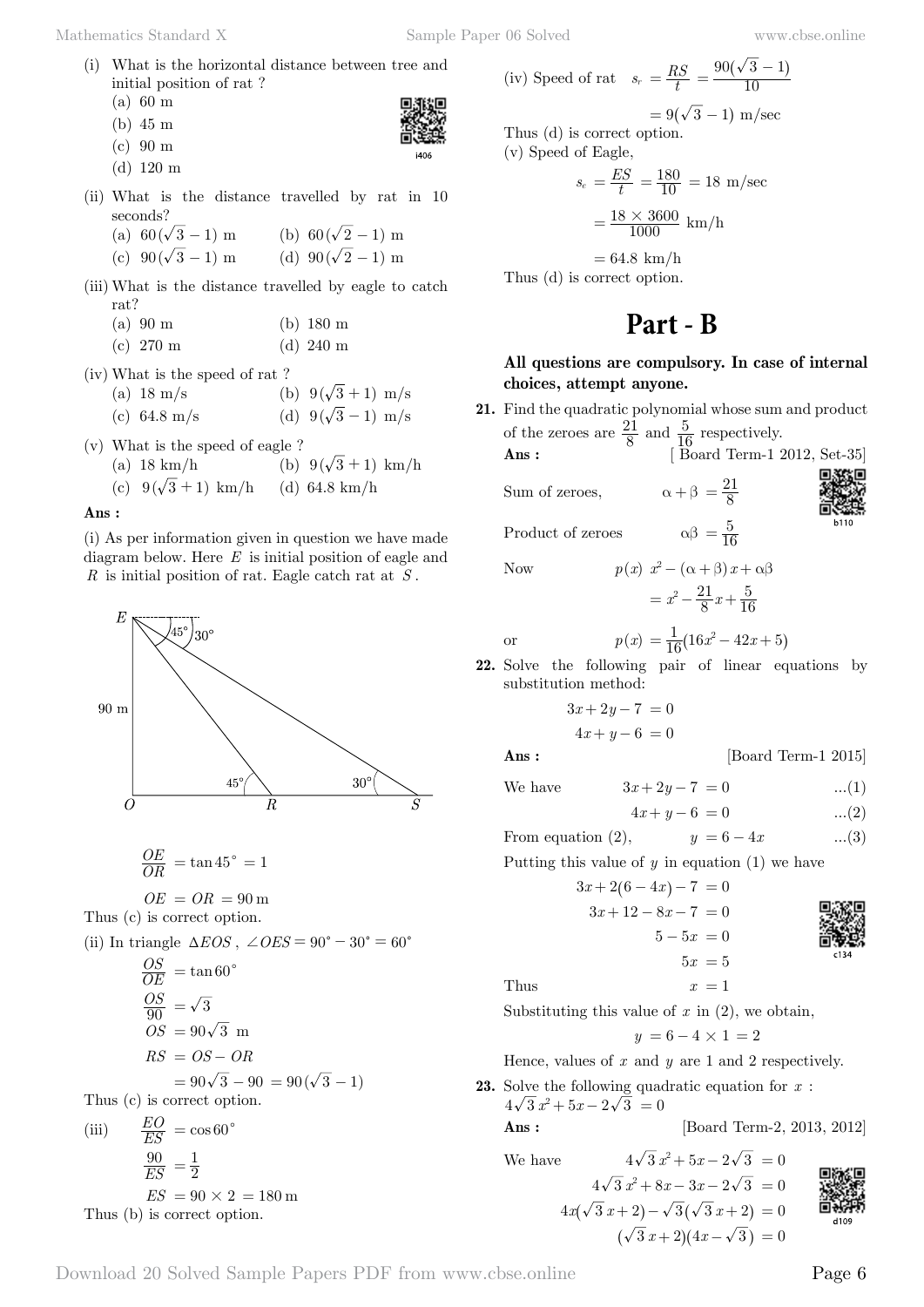Thus 
$$
x = -\frac{2}{\sqrt{3}}, \frac{\sqrt{3}}{4}
$$

Solve for  $x : x^2 - (\sqrt{3} + 1)x + \sqrt{3} = 0$ **Ans :** [Board Term-2 Foreign 2015]

 **o**

We have

$$
x^{2} - (\sqrt{3} + 1)x + \sqrt{3} = 0
$$
  
\n
$$
x^{2} - \sqrt{3}x - 1x + \sqrt{3} = 0
$$
  
\n
$$
x(x - \sqrt{3}) - 1(x - \sqrt{3}) = 0
$$
  
\n
$$
(x - \sqrt{3})(x - 1) = 0
$$

Thus  $x = \sqrt{3}, x = 1$ 

**24.** In the given figure,  $\angle A = \angle B$  and  $AD = BE$ . Show that *DE* || *AB*.



**Ans :** [Board Term-1, 2012, set-63]

In  $\triangle$  *CAB*, we have

$$
\angle A = \angle B \tag{1}
$$

By isosceles triangle property we have

$$
AC = CB
$$

But, we have been given

$$
AD = BE \tag{2}
$$

Dividing equation  $(2)$  by  $(1)$  we get, *CD*

*AD*

By converse of 
$$
BPT
$$
,

$$
DE \mid \mid AB.
$$

 $\frac{CE}{BE}$ 

Hence Proved

 **o**

In the given figure, if *ABCD* is a trapezium in which  $AB \mid CD \mid EF$ , then prove that  $\frac{AE}{ED} = \frac{BF}{FC}$ 



**Ans :** [Board Term-1 2012] We draw, *AC* intersecting *EF* at *G* as shown below.



In  $\Delta$  *CAB*, *GF* || *AB*, thus by BPT we have

$$
\frac{AG}{CG} = \frac{BF}{FC} \qquad ...(1)
$$

In  $\triangle ADC$ , *EG* || *DC*, thus by BPT we have

$$
\frac{AE}{ED} = \frac{AG}{CG} \qquad ...(2)
$$

From equations (1) and (2),

$$
\frac{AE}{ED} = \frac{BF}{FC}.
$$
 Hence Proved.

**25.** If  $\sin A = \frac{\sqrt{3}}{2}$ , find the value of  $2\cot^2 A - 1$ . **Ans :** [Board Term-1 2012]

Using  $\cot^2 \theta = -1 + \csc^2 \theta$  we have

$$
2 \cot^2 A - 1 = 2(\csc^2 A - 1) - 1
$$
  
=  $\frac{2}{\sin^2 A} - 3$   
=  $\frac{2}{(\frac{\sqrt{3}}{2})^2} - 3$   
=  $\frac{8}{3} - 3 = \frac{-1}{3}$   
Thus  $2 \cot^2 A - 1 = \frac{-1}{3}$ 

**26.** Given below is the distribution of weekly pocket money received by students of a class. Calculate the pocket money that is received by most of the students.

| Pocket<br>Money<br>(in Rs.) | $0 - 20$ | $20 -$<br>40 | $40-$<br>60 | $60-$<br>80 | $80-$<br>100 | $100 -$<br>120 | $120 -$<br>140 |
|-----------------------------|----------|--------------|-------------|-------------|--------------|----------------|----------------|
| Number<br>of<br>students.   | 2        | 2            | 3           | 12          | 18           | 5              | $\overline{2}$ |

**Ans :** [Board Term-1 2015]

| Class Interval | Frequency |
|----------------|-----------|
| $0 - 20$       | 2         |
| 20-40          | 2         |
| 40-60          | 3         |
| 60-80          | 12        |
| 80-100         | 18        |
| 100-120        | 5         |
| 120-140        | 2         |
| Total          | 44        |

Class 80-100 has the maximum frequency 18, therefore this is model class.

We have  $l = 80$ ,  $f_1 = 18$ ,  $f_2 = 5$ ,  $f_0 = 12$ ,  $h = 20$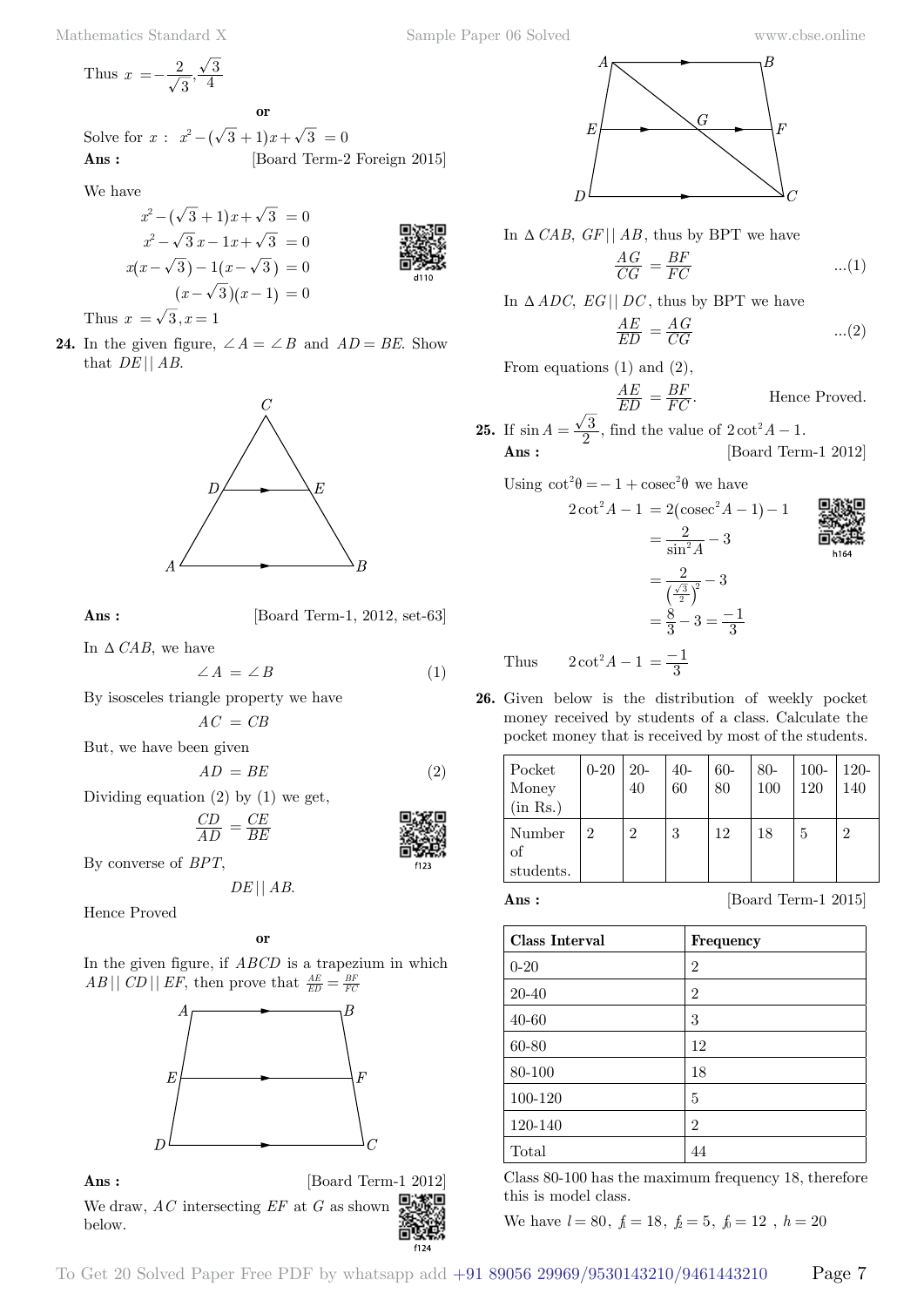Mathematics Standard X Sample Paper 06 Solved [www.cbse.online](http://www.cbse.online) 

Mode,  
\n
$$
M_{o} = l + \left(\frac{f - f_{o}}{2f - f_{o} - f_{p}}\right)h
$$
\n
$$
= 80 + \left(\frac{18 - 12}{36 - 12 - 5}\right) \times 20
$$
\n
$$
= 80 + \frac{6}{19} \times 20
$$
\n
$$
= 80 + 6.31
$$
\n
$$
= 86.31
$$

**27.** Find the values of *k* for which the quadratic equation  $x^2 + 2\sqrt{2k} x + 18 = 0$  has equal roots.

**Ans :** [Board 2020 SQP Standard]

We have  $x^2 + 2\sqrt{2k} x + 18 = 0$ 

Comparing it by  $ax^2 + bx + c$ , we get  $a = 1$ ,  $b = 2\sqrt{2k}$ and  $c = 18$ .

Given that, equation  $x^2 + 2\sqrt{2} kx + 18 = 0$  has equal roots.

$$
b^{2} - 4ac = 0
$$
\n
$$
(2\sqrt{2}k)^{2} - 4 \times 1 \times 18 = 0
$$
\n
$$
8k^{2} - 72 = 0
$$
\n
$$
8k^{2} = 72
$$
\n
$$
k^{2} = \frac{72}{8} = 9
$$
\n
$$
k = \pm 3
$$
\n
$$
k = \pm 3
$$

**28.** The sum of the first 7 terms of an AP is 63 and that of its next 7 terms is 161. Find the AP.

**Ans :** [Board 2020 Delhi Standard]

We have  $S_7 = 63$ 

Now 
$$
S_n = \frac{n}{2} [2a + (n-1)d]
$$
  
\n $63 = \frac{7}{2} [2a + 6d]$ 

 $9 = a + 3d$  ...(1) Now, sum of next 7 terms,

$$
S_{8-14} = 161
$$
  
\n
$$
S_{8-14} = \frac{7}{2}(a_8 + a_{14})
$$
  
\n
$$
161 = \frac{7}{2}(a + 7d + a + 13d)
$$
  
\n
$$
161 = \frac{7}{2}(2a + 20d)
$$
  
\n
$$
23 = a + 10d \qquad ...(2)
$$

Subtracting equation  $(1)$  from  $(2)$  we have

$$
14 = 7d \Rightarrow d = 2
$$

Substituting the value of *d* in (1), we get

$$
a = 3
$$
  
Hence, the AP is 3, 5, 7, 9, ....

**29.** In Figure, in  $\triangle ABC$ ,  $DE \parallel BC$  such that  $AD = 2.4$  cm,  $AB = 3.2$  cm and  $AC = 8$  cm, then what is the length of *AE* ?

$$
\begin{array}{c}\nA \\
\hline\nB\n\end{array}
$$

We have  $DE \parallel BC$ B<sub>v</sub> BPT, *AD*  $=\frac{AE}{EC}$ . *AB AD* 2 4  $\frac{2.4}{-AD} = \frac{AE}{AC - AE}$  $.2 - 2.$ .  $3.2 - 2.4$ 2 4  $-2.4$ <sup>-</sup> $8 - AE$  $=\frac{AE}{8-A}$ . 2 4

$$
\frac{2.4}{0.8} = \frac{AE}{8 - AE}
$$

$$
3 = \frac{AE}{8 - AE}
$$

$$
\frac{3}{1+3} = \frac{AE}{8 - AE + AE}
$$

$$
\frac{3}{4} = \frac{AE}{8} \Rightarrow AE = 6 \text{ cm}
$$

**30.** If  $\sin \theta + \cos \theta = \sqrt{2}$  prove that  $\tan \theta + \cot \theta = 2$ **Ans :** [Board 2020 OD Standard]

We have  $\sin \theta + \cos \theta = \sqrt{2}$ Squaring both the sides, we get

$$
(\sin \theta + \cos \theta)^2 = (\sqrt{2})^2
$$
  
\n
$$
\sin^2 \theta + \cos^2 \theta + 2 \sin \theta \cos \theta = 2
$$
  
\n
$$
1 + 2 \sin \theta \cos \theta = 2
$$
  
\n
$$
2 \sin \theta \cos \theta = 1
$$
  
\n
$$
\sin \theta \cos \theta = \frac{1}{2}
$$

$$
...(1)
$$

Now 
$$
\tan \theta + \cot \theta = \frac{\sin \theta}{\cos \theta} + \frac{\cos \theta}{\sin \theta}
$$
  

$$
= \frac{\sin^2 \theta + \cos^2 \theta}{\cos \theta \sin \theta}
$$

$$
= \frac{1}{\sin \theta \cos \theta} = \frac{1}{\frac{1}{2}} = 2 = \text{RHS}
$$

**31.** Draw two concentric circle of radii 3 cm and 5 cm. Taking a point on the outer circle, construct the pair of tangents to the inner circle.

**Ans :** [Foreign Set I 2017]

#### **Steps of Construction :**

- 1. Draw a circle with radius 3 cm and centre *O*.
- 2. Draw another circle with centre *O* and radius 5 cm.
- 3. Take a point *P* on the circumference of outer circle and join *O* to *P*.
- 4. Taking *OP* as diameter draw another circle which intersect the smallest circle at *A* and *B* .
- 5. Join *A* to *P* and *B* to *P*. *AP* and *BP* are the required tangents.



$$
\cos \theta = \sqrt{2} \text{ prove } \theta
$$
  
\n[**E**  
\n
$$
\sin \theta
$$
  
\n
$$
\sin^2 \theta + \cos^2 \theta + 2 \sin^2 \theta
$$
  
\n
$$
1 + 2 \sin^2 \theta
$$
  
\n
$$
\cos^2 \theta + 2 \sin^2 \theta
$$
  
\n
$$
2 \sin^2 \theta
$$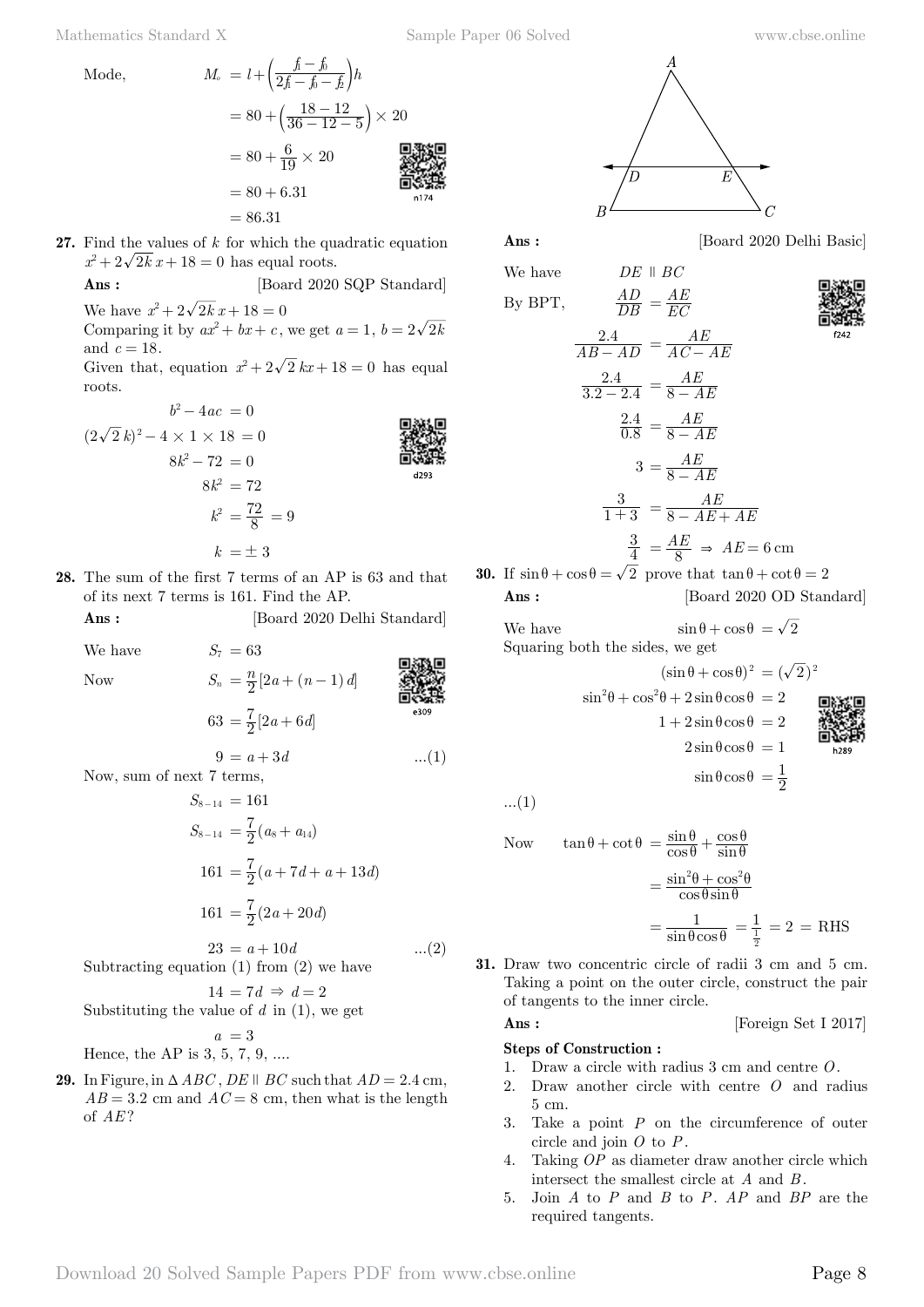

**32.** Find the area of minor segment of a circle of radius 14 cm, when its centre angle is  $60^\circ$ . Also find the area of corresponding major segment. Use  $\pi = \frac{22}{7}$ .

**Ans :** [Board Term-2 OD 2015]

Here,  $r = 14$  cm,  $\theta = 60^\circ$ 

Area of minor segment,

$$
\pi r^2 \frac{\theta}{360^\circ} - \frac{1}{2} r^2 \sin \theta = \pi (14)^2 \frac{60^\circ}{360^\circ} - \frac{1}{2} \times (14)^2 \times \frac{\sqrt{3}}{2}
$$

$$
= \frac{22}{7} \times 14 \times 14 \times \frac{60^\circ}{360^\circ} - \frac{1}{2} \times 14 \times 14 \times \frac{\sqrt{3}}{2}
$$

$$
= \left(\frac{308}{3} - 49\sqrt{3}\right) = 17.9 \text{ cm}^2 \text{ approx.}
$$

Area of major segment  $= \pi r^2 - \left(\frac{308}{3} - 49\sqrt{3}\right)$  $=\frac{22}{7}\times 14\times 14-\frac{308}{3}+49\sqrt{3}$  $=\frac{1540}{3}+49\sqrt{3}=598.10$  $= 598$  cm<sup>2</sup> approx.  **o**

A momento is made as shown in the figure. Its base *PBCR* is silver plate from the front side. Find the area which is silver plated. Use  $\pi = \frac{22}{7}$ .



**Ans :** [Board Term-2 2015]

From the given figure area of right-angled ∆ *ABC* ,

$$
\frac{1}{2}AC \times AB = \frac{1}{2} \times 10 \times 10 = 50
$$

Area of quadrant  $APR$  is the  $\frac{1}{4}$  of the circle of radii 7 cm.

Thus area of quadrant *APR* of the circle of radii 7 cm

$$
\frac{1}{4}\pi(7)^2 = \frac{1}{4} \times \frac{22}{7} \times 49 = 38.5
$$
 cm<sup>2</sup>

#### Area of base *PBCR*

= Area of 
$$
\triangle ABC
$$
 - Area of quadrant *APR*  
= 50 - 38.5 = 11.5 cm<sup>2</sup>

**33.** The following table shows the weights (in gms) of a sample of 100 apples, taken from a large consignment :

| Weight<br>(in<br>$\frac{1}{2}$ gms) | $50-$<br>60 | $60 -$<br>70 | $70-$<br>80 | $80-$<br>90 | $90-$<br>100 | $100 - 110$<br>110 | 120 | $120 -$<br>130 |
|-------------------------------------|-------------|--------------|-------------|-------------|--------------|--------------------|-----|----------------|
| No. of<br>Apples                    |             | 10           | 12          | 16          | 18           | 14                 | 12  | 10             |

Find the median weight of apples.

**Ans :** [Board Term-1 2011]

| $\vert$ C.I. $\vert$ 50- $\vert$ 60- $\vert$ 70- $\vert$ 80- $\vert$ 90- $\vert$ 100- $\vert$ 110- $\vert$ 120- $\vert$ 130 |   |    |    |    |    |            |            | $\frac{130}{ }$ |
|-----------------------------------------------------------------------------------------------------------------------------|---|----|----|----|----|------------|------------|-----------------|
|                                                                                                                             | 8 | 10 | 12 | 16 | 18 | $\vert$ 14 | $\vert$ 12 | 10              |
| c.f.                                                                                                                        |   | 18 | 30 | 46 | 64 | 78         | 90         | 100             |

We have  $N = 100$ ;  $\frac{N}{2} = 50$ <br>Cumulative frequency just greater than  $\frac{N}{2}$  is 64 and the corresponding class is 90-100. Thus median class is 90-100.



Thus median weight is 92.2.

#### **o**

Weekly income of 600 families is given below :

| Income $\vert 0$ -<br>$\left(\text{in}\ \text{Rs.}\right)$   1000   2000   3000   4000   5000 |      | 1000-   2000-   3000-   4000-   5000- |     |    |     | 6000           |
|-----------------------------------------------------------------------------------------------|------|---------------------------------------|-----|----|-----|----------------|
| No. of<br>Families                                                                            | -250 | $\pm 190$                             | 100 | 40 | -15 | $\overline{5}$ |

Find the median.

 **Ans :**

We prepare following cumulative frequency table to find median class.

| Income     | No. of Families | c.f. |
|------------|-----------------|------|
| $0 - 1000$ | 250             | 250  |
| 1000-2000  | 190             | 440  |
| 2000-3000  | 100             | 540  |
| 3000-4000  | 40              | 580  |
| 4000-5000  | 15              | 595  |
| 5000-6000  | 5               | 600  |
|            | $N = 600$       |      |

We have 
$$
N = 600
$$
;

Cumulative frequency just greater than  $\frac{N}{2}$  is 440 and the corresponding class is 1000-2000. Thus median class is 1000-2000.

 $\frac{N}{2} = 300$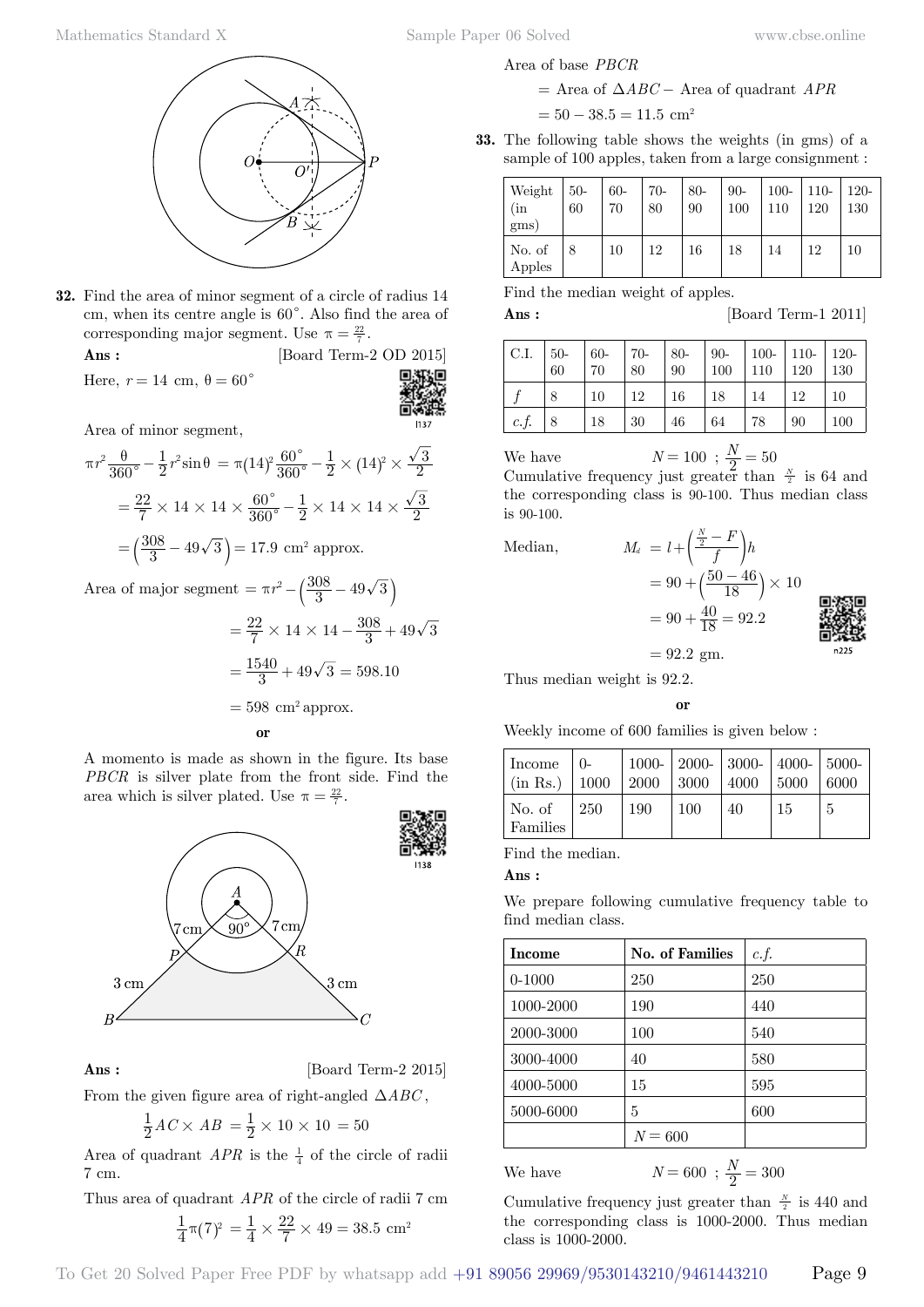Median, *<sup>M</sup><sup>d</sup> <sup>l</sup> <sup>f</sup>*

Median,  
\n
$$
M_{d} = l + \left(\frac{\frac{N}{2} - F}{f}\right)h
$$
\n
$$
\text{Median} = 1000 + \left(\frac{300 - 250}{190}\right) \times 1000
$$
\n
$$
= 1000 + \frac{50}{190} \times 1000
$$
\n
$$
= 1000 + \frac{5000}{19}
$$
\n
$$
= 1000 + 263.16
$$
\n
$$
= 1263.16
$$

 $F \setminus$ 

*N*

 $Median = Rs. 1263.16$ 

**34.**  $a, b$  and  $c$  are the sides of a right triangle, where  $c$  is the hypotenuse.  $A$  circle, of radius  $r$ , touches the sides of the triangle. Prove that  $r = \frac{a+b-c}{2}$ .

**Ans :** [Board Term-2 Delhi 2016]

As per question we draw figure shown below.



Let the circle touches *CB* at *M* , *CA* at *N* and *AB* at *P*.

Now  $OM \perp CB$  and  $ON \perp AC$  because radius is always perpendicular to tangent

*OM* and *ON* are radius of circle, thus

 $OM = ON$ 

*CM* and *CN* are tangent from *C* , thus

$$
CM = CN
$$

Therefore *OMCN* is a square. Let

Let  $OM = r = CM = CN = ON$ 

Since length of tangents from an external point to a circle are equal,

$$
AN = AP, CN = CM \text{ and } BM = BP
$$
  
Now taking 
$$
AN = AP
$$
  

$$
AC - CN = AB - BP
$$
  

$$
b - r = c - BM
$$
  

$$
b - r = c - (a - r)
$$
  

$$
b - r = c - a + r
$$
  

$$
2r = a + b - c
$$
  

$$
r = \frac{a + b - c}{2}
$$
Hence Proved.

**35.** Water is flowing at the rate of 5 km/hour through a pipe of diameter 14 cm into a rectangular tank of dimensions 50 m  $\times$  44 m. Find the time in which the level of water in the tank will rise by 7 cm.

 **Ans :** [Board Term-2 Delhi Compt. 2017]

Radius of pipe,  $r = \frac{14}{2} = 7$  cm

Cross section area of pipe,

$$
\pi r^2 = \frac{22}{7} \times \left(\frac{7}{100}\right)^2
$$

Speed of water flowing through the pipe

 $= 5 \text{ km/hr} = 15000 \text{ m/hr}$ 

In an hour length of water  $= 5000$  m

Volume of water flowing from pipe in 1 hr,

$$
\pi r^2 h = \frac{22}{7} \times \left(\frac{7}{100}\right)^2 \times 5000 \text{ m}^3
$$

Let *t* be time taken to fill the tank. Now total volume of water flowing in time *t*,

$$
\pi r^2 h t = \frac{22}{7} \times \left(\frac{7}{100}\right)^2 \times 5000 t
$$

*n x*  $\frac{1}{2}$   $\frac{1}{2}$   $\frac{1}{2}$ 

Volume of water flown= Volume of water in tank

$$
\pi r^{2}h t = l \times b \times y
$$

$$
\frac{22}{7} \times \left(\frac{7}{100}\right)^{2} \times 500t = 50 \times 44 \times \frac{7}{100}
$$

$$
\frac{22}{7} \times \frac{7}{100} \times \frac{7}{100} \times 5000t = 50 \times 44 \times \frac{7}{100}
$$

$$
22 \times 50t = 50 \times 44
$$

$$
t = \frac{50 \times 44}{22 \times 50} = 2
$$

Hence, Time taken to fill the tank is 2 hours.

 **o**

A right triangle whose sides are 15 cm is made to revolve about its hypotenuse. Find the volume and the surface area of the double cone so formed. (Use  $\pi = 3.14$ )

**Ans :** [Board Term-2 2012]

As per question the figure is shown below.



We have  $AC^2 = 20^2 + 15^2 = 625$  $AC = 25$  cm  $area(\Delta ABC) = area(\Delta ABC)$  $\frac{1}{2} \times AC \times BD = \frac{1}{2} \times BC \times AB$  $25 \times BD = 15 \times 20 = 300$ 

$$
BD = 12 \, \text{cm}
$$

Volume of double cone,

 $=$  Volume of upper cone  $+$  Volume of lower cone

$$
=\frac{1}{3}\pi(BD)^2 \times AD + \frac{1}{3}\pi(BD)^2 \times CD
$$